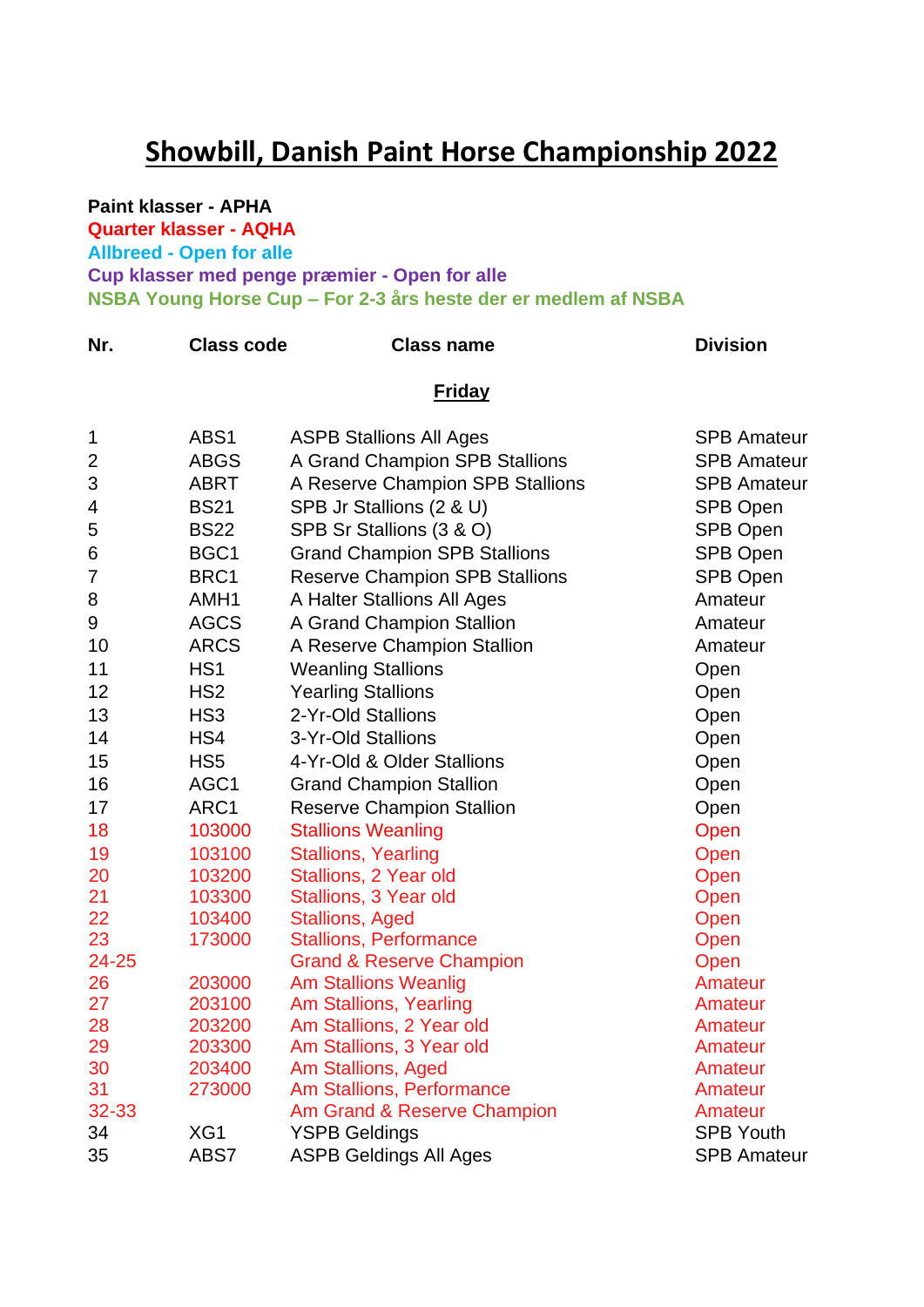| 36          | ABGG                       | A Grand Champion Geldings                                   | <b>SPB Amateur</b>                       |
|-------------|----------------------------|-------------------------------------------------------------|------------------------------------------|
| 37          | ABRX                       | A Reserve Champion Geldings                                 | <b>SPB Amateur</b>                       |
| 38          | <b>BG21</b>                | SPB Jr Geldings (2 & U)                                     | SPB Open                                 |
| 39          | <b>BG22</b>                | SPB Sr Geldings (3 & O)                                     | SPB Open                                 |
| 40          | BGC <sub>3</sub>           | <b>Grand Champion SPB Geldings</b>                          | SPB Open                                 |
| 41          | BRC3                       | <b>Reserve Champion SPB Geldings</b>                        | SPB Open                                 |
| 42          | YG1                        | Y Halter Geldings All Ages                                  | Youth                                    |
| 43          | AMH7                       | A Halter Geldings All Ages                                  | Amateur                                  |
| 44          | <b>AGCG</b>                | A Grand Champion Gelding                                    | Amateur                                  |
| 45          | <b>ARCG</b>                | A Reserve Champion Gelding                                  | Amateur                                  |
| 46          | HG <sub>6</sub>            | Yearling & 2-Yr-Old Geldings                                | Open                                     |
| 47          | HG <sub>9</sub>            | 3-Yr, 4-Yr-Old & Older Geldings                             | Open                                     |
| 48          | AGC <sub>3</sub>           | <b>Grand Champion Gelding</b>                               | Open                                     |
| 49          | ARC3                       | <b>Reserve Champion Gelding</b>                             | Open                                     |
| 50          | 107400                     | Geldings, Yearling                                          | Open                                     |
| 51          | 107500                     | Geldings, 2 Year old                                        | Open                                     |
| 52          | 107600                     | Geldings, 3 Year old                                        | Open                                     |
| 53          | 107700                     | Geldings, Aged                                              | Open                                     |
| 54          | 177000                     | Geldings, Performance                                       | Open                                     |
| 55-56       |                            | <b>Grand &amp; Reserve Champion</b>                         | Open                                     |
| 57          | 207400                     | Am Geldings, Yearling                                       | Amateur                                  |
| 58          | 207500                     | Am Geldings, 2 Year old                                     | Amateur                                  |
| 59          | 207600                     | Am Geldings, 3 Year old                                     | Amateur                                  |
| 60          | 207700                     | Am Geldings, Aged                                           | Amateur                                  |
| 61          | 277000                     | Am Geldings, Performance                                    | Amateur                                  |
| 62          |                            | Am Grand & Reserve Champion                                 | Amateur                                  |
| 63          | 407400                     | Y Geldings, Yearling                                        | Youth                                    |
| 64          | 407500                     | Y Geldings, 2 Year Old                                      | Youth                                    |
| 65          | 407600                     | Y Geldings, 3 Year Old                                      | Youth                                    |
| 66          | 407700                     | Y Geldings, Aged                                            | Youth                                    |
| 67          | 477000                     | Y Performance Halter Geldings                               | Youth                                    |
| 68-69<br>70 | XM1                        | Y Grand & Reserve Champion Gelding<br><b>YSPB Mares SPB</b> | Youth<br>Youth                           |
| 71          | ABS4                       |                                                             | <b>SPB Amateur</b>                       |
| 72          |                            | <b>ASPB Mares All Ages</b>                                  |                                          |
| 73          | <b>ABGM</b><br><b>ABRM</b> | A Grand Champion Mares                                      | <b>SPB Amateur</b><br><b>SPB Amateur</b> |
| 74          | <b>BM21</b>                | A Reserve Champion Mares<br>SPB Jr Mares (2 & U)            |                                          |
| 75          | <b>BM22</b>                |                                                             | SPB Open                                 |
|             |                            | SPB Sr Mares (3 & O)                                        | SPB Open                                 |
| 76          | BGC <sub>2</sub>           | <b>Grand Champion SPB Mares</b>                             | <b>SPB Open</b>                          |
| 77          | BRC <sub>2</sub>           | <b>Reserve Champion SPB Mares</b>                           | SPB Open                                 |
| 78          | YM <sub>1</sub>            | Y Halter Mares All Ages                                     | Youth                                    |
| 79          | AMH4                       | A Halter Mares All Ages                                     | Amateur                                  |
| 80          | <b>AGCM</b>                | A Grand Champion Mare                                       | Amateur                                  |
| 81          | <b>ARCM</b>                | A Reserve Champion Mare                                     | Amateur                                  |
| 82          | HM1                        | Weanling mares                                              | Open                                     |
| 83          | HM <sub>2</sub>            | <b>Yearling Mares</b>                                       | Open                                     |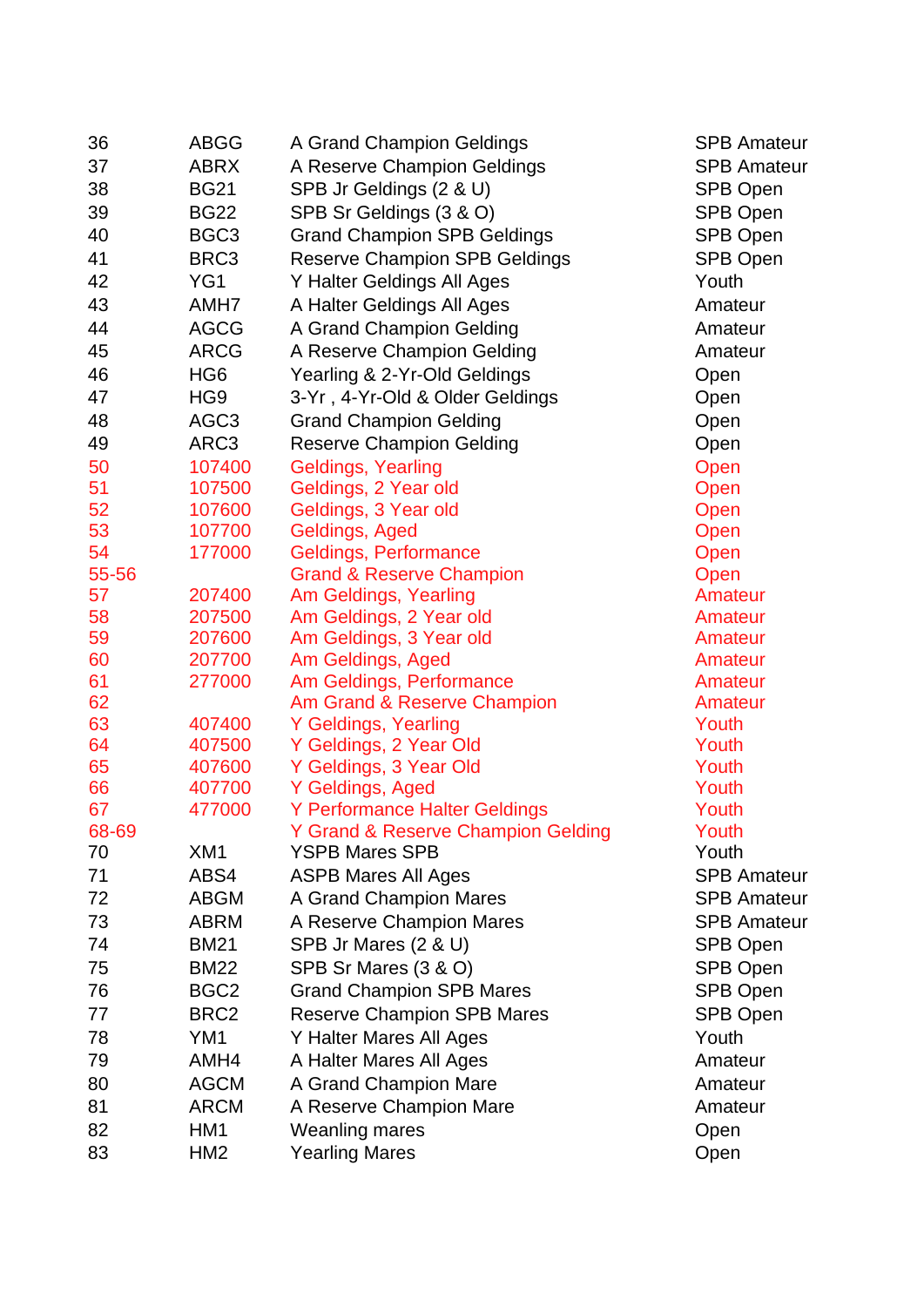| 84      | HM <sub>3</sub>  | 2-Yr-Old Mares                                      | Open                  |
|---------|------------------|-----------------------------------------------------|-----------------------|
| 85      | HM4              | 3-Yr-Old Mares                                      | Open                  |
| 86      | HM <sub>5</sub>  | 4-Yr-Old & Older Mares                              | Open                  |
| 87      | AGC <sub>2</sub> | <b>Grand Champion Mare</b>                          | Open                  |
| 88      | ARC <sub>2</sub> | <b>Reserve Champion Mare</b>                        | Open                  |
| 89      | 105300           | <b>Mares Weanling</b>                               | Open                  |
| 90      | 105400           | Mares, Yearling                                     | Open                  |
| 91      | 105500           | Mares, 2 Year old                                   | Open                  |
| 92      | 105600           | Mares, 3 Year old                                   | Open                  |
| 93      | 105700           | Mares, Aged                                         | Open                  |
| 94      | 105800           | <b>Broodmares</b>                                   | Open                  |
| 95      | 175000           | Mares, Performance                                  | Open                  |
| 96-97   |                  | <b>Grand &amp; Reserve Champion</b>                 | Open                  |
| 98      | 205300           | Am Mares Weanling                                   | Open                  |
| 99      | 205400           | Am Mares, Yearling                                  | Amateur               |
| 100     | 205500           | Am Mares, 2 Year old                                | Amateur               |
| 101     | 205600           | Am Mares, 3 Year old                                | Amateur               |
| 102     | 205700           | Am Mares, Aged                                      | Amateur               |
| 103     | 275000           | Am Mares, Performance                               | Amateur               |
| 104-105 |                  | Am Grand & Reserve Champion                         | Amateur               |
| 106     | 405400           | Y Mares, Yearling                                   | Youth                 |
| 107     | 405500           | Y Mares, 2 Year Old                                 | Youth                 |
| 108     | 405600           | Y Mares, 3 Year Old                                 | Youth                 |
| 109     | 405700           | Y Mares, Aged                                       | Youth                 |
| 110     | 475000           | Y Mares, Performance Halter                         | Youth                 |
| 111-112 |                  | Y Grand & Reserve Champion                          | Youth                 |
| 113     | OCC              | Overo Color, One Year&Older&All Sexes               | Open                  |
| 114     | <b>TCC</b>       | Tobiano Color, One Year&Older&All Sexes             | Open                  |
| 115     | <b>PHCDK</b>     | <b>PHCDK Kåring</b>                                 | Open                  |
| 116     | <b>NSBA</b>      | Young Horse Cup 2-3 yo Showmanship                  | <b>NSBA</b>           |
| 117     | AWT1             | Amateur WT Showmanship                              | A Walk Trot           |
| 118     | <b>ABSMS</b>     | <b>Showmanship All Ages</b>                         | <b>All Breed</b>      |
|         |                  | <b>Combined Regular and Solid Youth Showmanship</b> |                       |
| 119     | XSH1             | SPB Showmanship 18 & Under SPB                      | Youth                 |
| 120     | YSH1Y            | Showmanship 18 & Under                              | Youth                 |
| 121     | 412000           | <b>Youth Showmanship All Ages</b>                   | Youth                 |
| 122     | <b>ABPWT</b>     | <b>Western Pleasure All Ages, Walk-Trot</b>         | <b>Allb Walk-Trot</b> |
| 123     | <b>ABW</b>       | <b>Western Pleasure All Ages</b>                    | <b>Allbreed</b>       |
| 124     | YWP1             | Y Western Pleasure 18 & Under                       | Youth                 |
| 125     | XWP1             | <b>YSPB Western Pleasure 18 &amp; Under</b>         | <b>SPB Youth</b>      |
| 126     | <b>BGWP</b>      | SPB Green Western Pleasure A.A.                     | SPB Open              |
| 127     | <b>GWP</b>       | Green Western Pleasure All Ages                     | Open                  |
| 128     | AWT <sub>2</sub> | <b>Amateur WT Western Pleasure</b>                  | A Walk Trot           |
| 129     | 142004           | <b>Western Pleasure, L1 Open</b>                    | L1 Open               |
| 130     | 442000           | <b>Western Pleasure, Youth</b>                      | Youth                 |
| 131     | WP <sub>2</sub>  | Jr Western Pleasure                                 | Open                  |
| 132     | 142100           | <b>Western Pleasure, Junior</b>                     | Open                  |
|         |                  |                                                     |                       |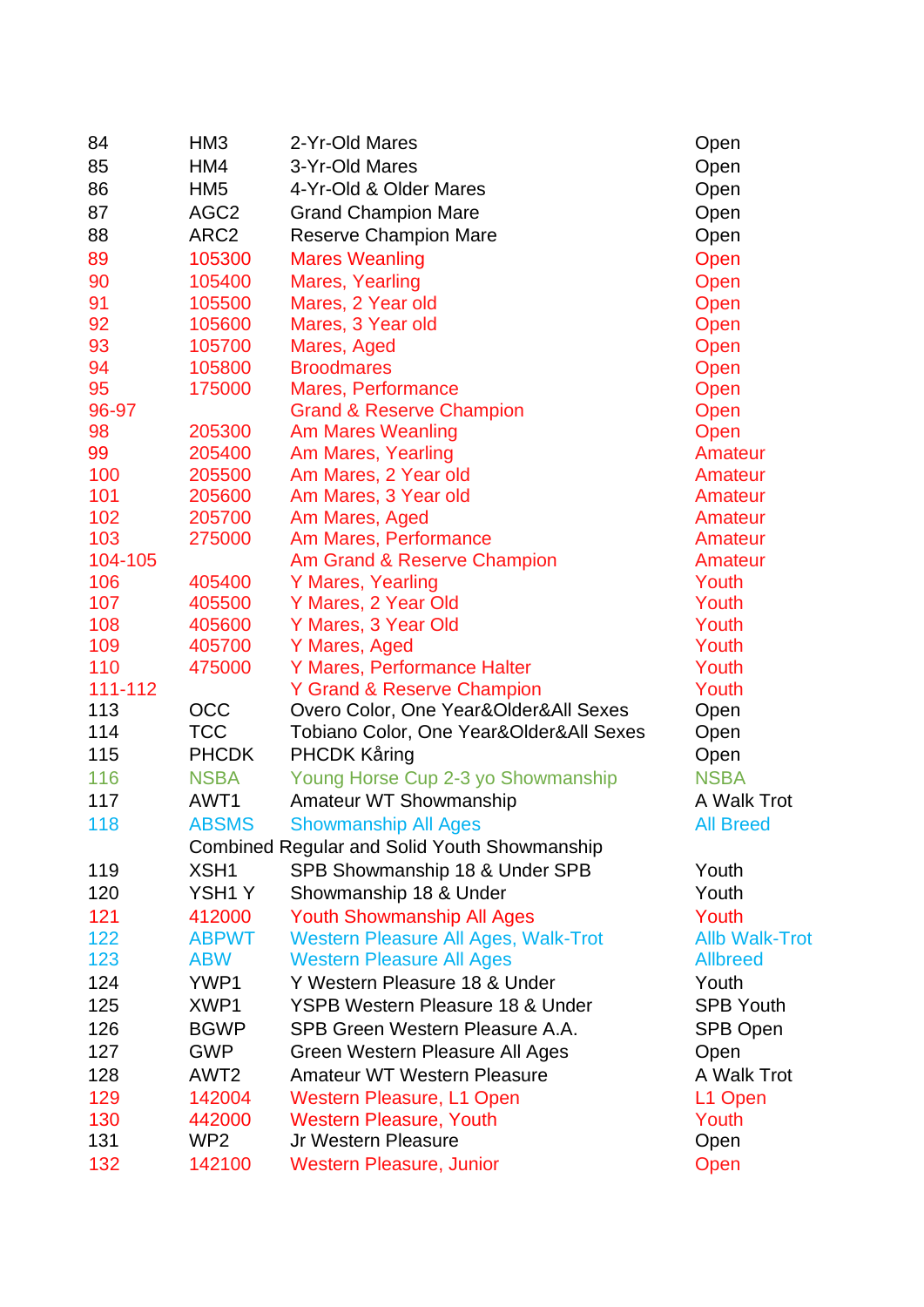## **Lørdag**

|                                                           |                                                                                                                | <b>Combined Regular and Solid Amateur Showmanship</b>  |                       |  |
|-----------------------------------------------------------|----------------------------------------------------------------------------------------------------------------|--------------------------------------------------------|-----------------------|--|
| 133                                                       | ASH <sub>1</sub>                                                                                               | A Showmanship All Ages                                 | Amateur               |  |
| 134                                                       | <b>ABSH</b>                                                                                                    | <b>ASPB Showmanship at Halter</b>                      | <b>SPB Amateur</b>    |  |
| 135                                                       | 212000                                                                                                         | Showmanship, Amateur                                   | Amateur               |  |
| 136                                                       | <b>SMSCUP</b>                                                                                                  | Showmanship cup                                        | <b>Allbreed Open</b>  |  |
| 137                                                       | ABIHT                                                                                                          | Yearling and 2 YO In Hand Trail                        | <b>All Breed</b>      |  |
| 138                                                       | <b>NSBA</b>                                                                                                    | NSBA Young Horse Cup 2-3 yo In Hand Trail              | <b>NSBA</b>           |  |
|                                                           |                                                                                                                | Combined Regular and Solid Amateur In Hand Trail Class |                       |  |
| 139                                                       | AIH <sub>3</sub>                                                                                               | A Yearling and Two Year Old In Hand Trail              | Amateur               |  |
| 140                                                       | ABI3                                                                                                           | A SPB Yearl and Two Year Old In Hand Trail             | <b>SPB Amateur</b>    |  |
|                                                           |                                                                                                                | Combined Regular and Solid Open In Hand Trail Class    |                       |  |
| 141                                                       | IHT <sub>3</sub>                                                                                               | O Yearling and Two Year Old In Hand Trail              | Open                  |  |
| 142                                                       | BIH <sub>3</sub>                                                                                               | O SPB Yearl and Two Year Old InHandTrail               | SPB Open              |  |
| 143                                                       | <b>ABTWT</b>                                                                                                   | <b>Trail All Ages, Walk-Trot</b>                       | <b>Allb Walk-Trot</b> |  |
| 144                                                       | AWT4                                                                                                           | Amateur WT Trail All Ages                              | A Walk Trot           |  |
| 145                                                       | <b>ALBT</b>                                                                                                    | <b>Trail All Ages</b>                                  | <b>Allbreed</b>       |  |
|                                                           |                                                                                                                | <b>Combined Regular and Solid Green Trail Class</b>    |                       |  |
| 146                                                       | <b>GTR</b>                                                                                                     | <b>Green Trail All Ages</b>                            | Open                  |  |
| 147                                                       | BGTR                                                                                                           | <b>SPB Green Trail All Ages</b>                        | SPB Open              |  |
| 148                                                       | 138004                                                                                                         | Trail, L1 Open                                         | L1 Open               |  |
| 159                                                       | NT <sub>1</sub>                                                                                                | NA Trail All Ages                                      | <b>Novice Amateur</b> |  |
|                                                           |                                                                                                                | <b>Combined Regular and Solid Youth Trail Class</b>    |                       |  |
| 150                                                       | YT <sub>1</sub>                                                                                                | Y Trail 18 & Under                                     | Youth                 |  |
| 151                                                       | XT <sub>1</sub>                                                                                                | YSPB Trail 18 & Under                                  | <b>SPB Youth</b>      |  |
| 152                                                       | 438000                                                                                                         | <b>Trail, Youth</b>                                    | Youth                 |  |
|                                                           |                                                                                                                | Co1mbined Regular and Solid Open Junior Trail Class    |                       |  |
| 153                                                       | BT <sub>2</sub>                                                                                                | <b>SPB Jr Trail</b>                                    | SPB Open              |  |
| 154                                                       | TRL <sub>2</sub>                                                                                               | Jr Trail                                               | Open                  |  |
| 155                                                       | 138100                                                                                                         | <b>Trail Junior</b>                                    | Open                  |  |
|                                                           |                                                                                                                | <b>Combined Regular and Solid Amateur Trail Class</b>  |                       |  |
| 156                                                       | AT1 and the set of the set of the set of the set of the set of the set of the set of the set of the set of the | A Trail All Ages                                       | Amateur               |  |
| 157                                                       | ABT                                                                                                            | <b>ASPB Trail All Ages</b>                             | <b>SPB Amateur</b>    |  |
| 158                                                       | 238000                                                                                                         | <b>Trail, Amateur</b>                                  | Amateur               |  |
| <b>Combined Regular and Solid Open Senior Trail Class</b> |                                                                                                                |                                                        |                       |  |
| 159                                                       | BT <sub>3</sub>                                                                                                | <b>SPB Sr Trail</b>                                    | SPB Open              |  |
| 160                                                       | TRL3                                                                                                           | <b>Sr Trail</b>                                        | Open                  |  |
| 161                                                       | 138200                                                                                                         | <b>Trail Senior</b>                                    | Open                  |  |
| 162                                                       | <b>TRCUP</b>                                                                                                   | <b>Trail cup</b>                                       | <b>Allbreed Open</b>  |  |
| 163                                                       | <b>ALLBLL</b>                                                                                                  | Lead Line Trail Age 3-10 (gratis)                      | <b>Allbreed</b>       |  |
| 164                                                       | <b>ABUWT</b>                                                                                                   | Hunter Under Saddle All Ages, Walk-Trot                | <b>AIIB Walk Trot</b> |  |
| 165                                                       | <b>ABU</b>                                                                                                     | <b>Hunter Under Saddle All Ages</b>                    | <b>All Breed</b>      |  |
|                                                           |                                                                                                                |                                                        |                       |  |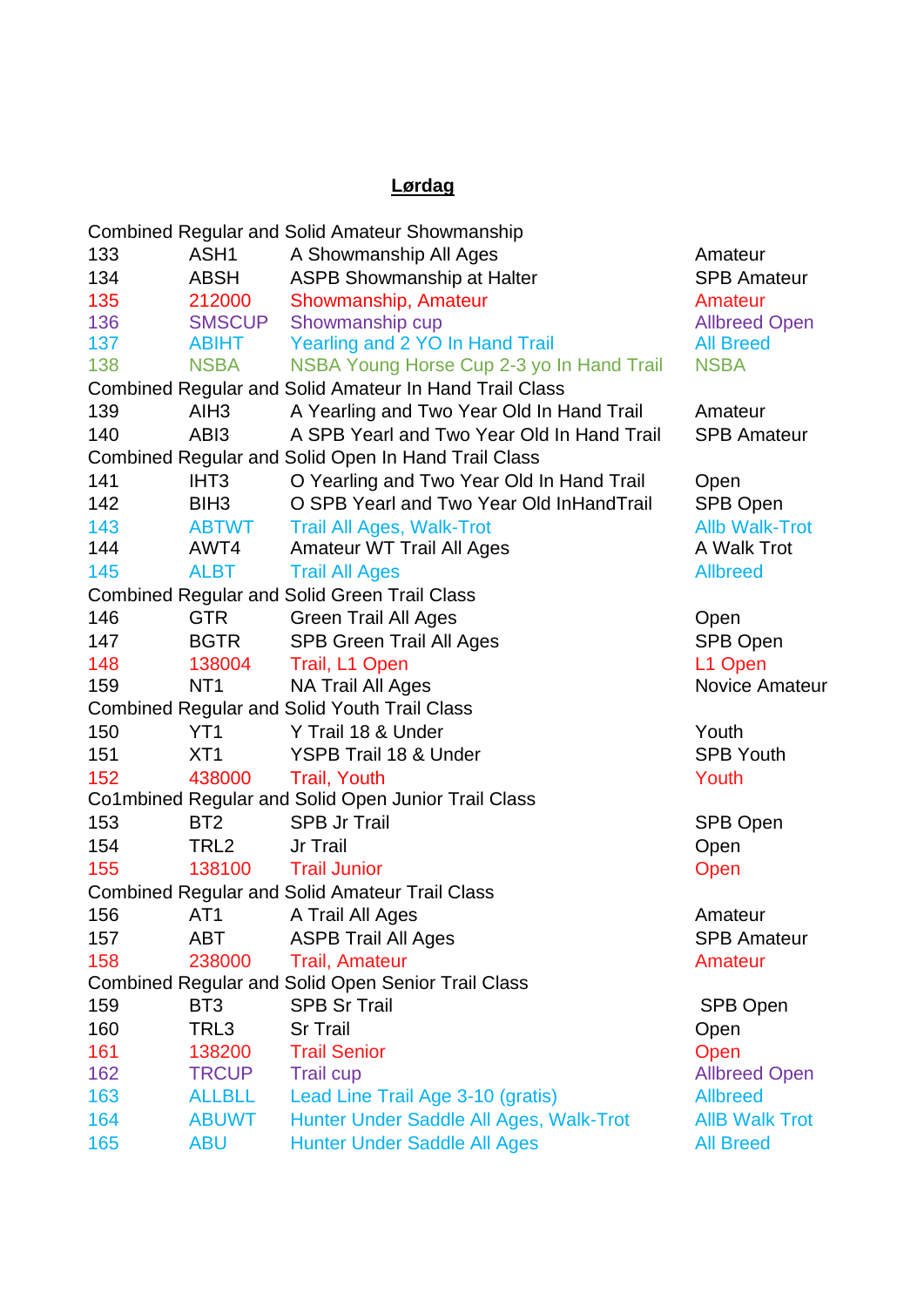| 166                                                   | AWT5             | Amateur WT Hunter Under Saddle All Ages                        | A Walk Trot           |  |
|-------------------------------------------------------|------------------|----------------------------------------------------------------|-----------------------|--|
| 167                                                   | YBH1             | Y Hunter Under Saddle 18 & Under                               | Youth                 |  |
| 168                                                   | XBH1             | YSPB Hunter Under Saddle 18 & U SPB                            | Youth                 |  |
| 169                                                   | ABH1             | A Hunter Under Saddle All Ages                                 | Amateur               |  |
| 170                                                   | <b>ABBH</b>      | <b>ASPB Hunter Under Saddle All Ages</b>                       | <b>SPB Amateur</b>    |  |
| 171                                                   | <b>BGHU</b>      | SPB Green Hunter U Saddle All Ages                             | SPB Open              |  |
| 172                                                   | <b>GHU</b>       | Green Hunter U Saddle All Ages                                 | Open                  |  |
| 173                                                   | BPH <sub>2</sub> | Jr Hunter Under Saddle                                         | Open                  |  |
| 174                                                   | BPH <sub>3</sub> | <b>Sr Hunter Under Saddle</b>                                  | Open                  |  |
| 175                                                   | BBH <sub>1</sub> | SPB Hunter Under Saddle All Ages                               | <b>SPB Open</b>       |  |
| 176                                                   | 144004           | Hunter under Saddle, L1 Open                                   | L1 Open               |  |
| 177                                                   | 244000           | Hunter under Saddle, Amateur                                   | Amateur               |  |
| 178                                                   | 444000           | Hunter Under Saddle, Youth                                     | Youth                 |  |
| 179                                                   | 144200           | Hunter under Saddle, Senior                                    | Open                  |  |
| 180                                                   | 144100           | Hunter under Saddle, Junior                                    | Open                  |  |
| 181                                                   | <b>ABEWT</b>     | <b>Hunt Seat Equitation All Ages, Walk-Trot</b>                | <b>Allb Walk-Trot</b> |  |
| 182                                                   | AWT <sub>6</sub> | A Walk Trot Hunt Seat Equitation All Ages                      | A Walk Trot           |  |
| 183                                                   | <b>ABS</b>       | <b>Hunt Seat Equitation All Ages</b>                           | <b>All Breed</b>      |  |
|                                                       |                  | Combined Regular and Solid Youth Hunt Seat Equitation          |                       |  |
| 184                                                   | YEE1             | Y Hunt Seat Equitation 18 & Under                              | Youth                 |  |
| 185                                                   | XEE1             | YSPB Hunt Seat Equitation 18 & U                               | Youth                 |  |
| 186                                                   | 452000           | <b>Hunt Seat Equitation, Youth</b>                             | Youth                 |  |
|                                                       |                  | <b>Combined Regular and Solid Amateur Hunt Seat Equitation</b> |                       |  |
| 187                                                   | AHS1             | A Hunt Seat Equitation All Ages                                | Amateur               |  |
| 188                                                   | <b>ABHS</b>      | <b>ASPB Hunt Seat Equitation</b>                               | <b>SPB Amateur</b>    |  |
| 189                                                   | 252000           | <b>Hunt Seat Equitation, Amateur</b>                           | Amateur               |  |
| 190                                                   | <b>ALBHH</b>     | <b>Hunter Hack All Ages</b>                                    | <b>All Breed</b>      |  |
| 191                                                   | YHH1             | Y Hunter Hack 18 & Under                                       | Youth                 |  |
| <b>Combined Regular and Solid Amateur Hunter Hack</b> |                  |                                                                |                       |  |
| 192                                                   | AHH1             | A Hunter Hack All Ages                                         | Amateur               |  |
| 193                                                   | <b>ABHH</b>      | <b>ASPB Hunter Hack All Ages</b>                               | <b>SPB Amateur</b>    |  |
|                                                       |                  | <b>Combined Regular and Solid Hunter Hack</b>                  |                       |  |
| 194                                                   | BHH1             | <b>SPB Hunter Hack All Ages</b>                                | SPB Open              |  |
| 195                                                   | HH <sub>1</sub>  | <b>Hunter Hack All Ages</b>                                    | Open                  |  |
|                                                       |                  |                                                                |                       |  |

## **Søndag**

| 196                                        | <b>ABLL</b>      | <b>Yearling and Two Year Old Longe Line</b>          | <b>All Breed</b>   |  |
|--------------------------------------------|------------------|------------------------------------------------------|--------------------|--|
| 197                                        | <b>NSBA</b>      | NSBA Young Horse Cup Longe Line 2-3 yo               | <b>NSBA</b>        |  |
|                                            |                  | <b>Combined Regular and Solid Amateur Longe Line</b> |                    |  |
| 198                                        | ALL <sub>1</sub> | A Yearling and Two Year Old Longe Line               | Amateur            |  |
| 199                                        | ABL <sub>2</sub> | A SPB Yearling and Two Year Old LL                   | <b>SPB Amateur</b> |  |
| Combined Regular and Solid Open Longe line |                  |                                                      |                    |  |
| 200                                        | LLN <sub>3</sub> | O Yearling and Two Year Old Longe Line               | Open               |  |
| 201                                        | BLL3             | O SPB Yearling and Two Year Old LL                   | SPB Open           |  |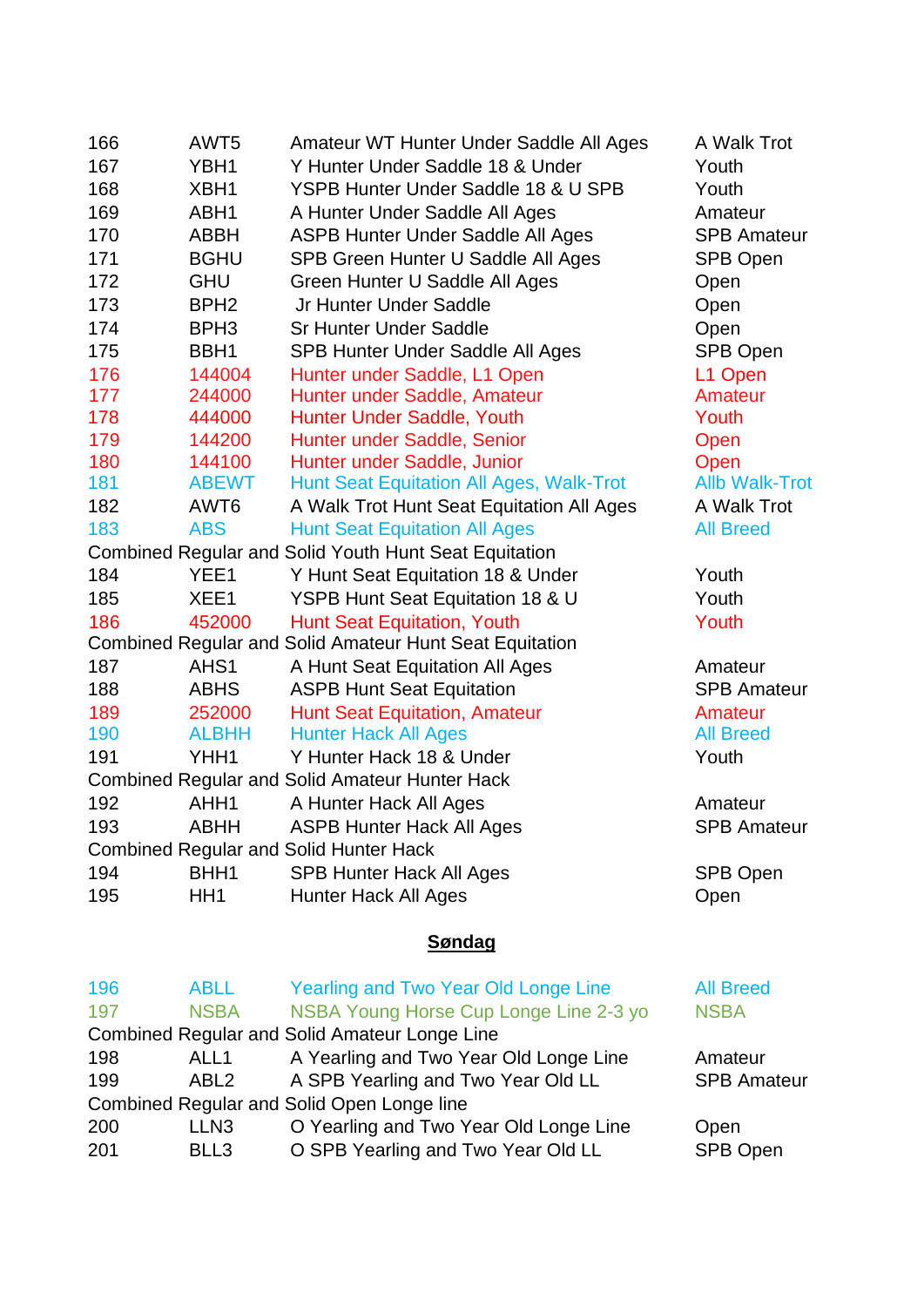| 202                                                           | <b>ABHWT</b>     | Western Horsemanship All Ages, WT                              | <b>Allb Walk-Trot</b> |  |
|---------------------------------------------------------------|------------------|----------------------------------------------------------------|-----------------------|--|
| 203                                                           | AWT3             | Amateur WT Western Horsemanship                                | A Walk Trot           |  |
| 204                                                           | <b>ABH</b>       | <b>Western Horsemanship All Ages</b>                           | <b>Allbreed</b>       |  |
|                                                               |                  | <b>Combined Regular and Solid Youth Horsemanship</b>           |                       |  |
| 205                                                           | YH <sub>1</sub>  | Y Western Horsemanship 18 & Under                              | Youth                 |  |
| 206                                                           | XH <sub>1</sub>  | YSPB Western Horsemanship 18 & Under                           | <b>SPB Youth</b>      |  |
| 207                                                           | 440000           | Western Horsemanship,                                          | Youth                 |  |
| 208                                                           | NH <sub>1</sub>  | NA Western Horsemanship All Ages                               | <b>Novice Amateur</b> |  |
|                                                               |                  | <b>Combined Amateur and Solid Western Horsemanship</b>         |                       |  |
| 209                                                           | AH <sub>1</sub>  | A Western Horsemanship All Ages                                | Amateur               |  |
| 210                                                           | <b>ABHM</b>      | <b>ASPB Western Horsemanship</b>                               | <b>SPB Amateur</b>    |  |
| 211                                                           | 240000           | Western Horsemanship, Amateur                                  | Amateur               |  |
| 212                                                           | NWP1             | NA Western Pleasure All Ages                                   | <b>Novice Amateur</b> |  |
| 213                                                           | AWP1             | A Western Pleasure All Ages                                    | Amateur               |  |
| 214                                                           | <b>ABWP</b>      | <b>ASPB Western Pleasure All Ages</b>                          | <b>SPB Amateur</b>    |  |
| 215                                                           | BWP1             | SPB Western Pleasure All Ages                                  | <b>SPB Open</b>       |  |
| 216                                                           | WP3              | <b>Sr Western Pleasure</b>                                     | Open                  |  |
| 217                                                           | 142200           | <b>Western Pleasure, Senior</b>                                | Open                  |  |
| 218                                                           | 242000           | <b>Western Pleasure, Amateur</b>                               | Amateur               |  |
| 219                                                           | <b>ALBWR</b>     | <b>Western Riding All Ages</b>                                 | <b>Allbreed</b>       |  |
| 220                                                           | <b>GWR</b>       | <b>Green Western Riding</b>                                    | Open                  |  |
|                                                               |                  | <b>Combined Regular and Solid Amateur Western Riding Class</b> |                       |  |
| 221                                                           | AWR1             | A Western Riding                                               | Amateur               |  |
| 222                                                           | <b>ABWR</b>      | A SPB Western Riding                                           | <b>SPB Amateur</b>    |  |
|                                                               |                  | <b>Combined Regular and Solid Open Western Riding Class</b>    |                       |  |
| 223                                                           | WR <sub>1</sub>  | <b>Western Riding</b>                                          | Open                  |  |
| 224                                                           | BWR <sub>1</sub> | <b>SPB western Riding</b>                                      | SPB Open              |  |
| 225                                                           | 136004           | Western riding, L1 Open                                        | L1 Open               |  |
| 226                                                           | 236000           | Western Riding, Amateur.                                       | Amateur               |  |
| 227                                                           | <b>ALBRR</b>     | <b>Ranch Riding All Ages</b>                                   | <b>All-Breed</b>      |  |
|                                                               |                  | <b>Combined Regular and Solid Amateur Ranch Riding Class</b>   |                       |  |
| 228                                                           | ABR1             | A Ranch Riding                                                 | Amateur               |  |
| 229                                                           | <b>ABRP</b>      | A SPB Ranch Riding                                             | <b>SPB Amateur</b>    |  |
| <b>Combined Regular and Solid Open Ranch Riding Class</b>     |                  |                                                                |                       |  |
| 230                                                           | BRP1             | <b>SPB Ranch Riding All Ages</b>                               | SPB Open              |  |
| 231                                                           | RHP1             | <b>Ranch Riding All Ages</b>                                   | Open                  |  |
| 232                                                           | 243000           | Ranch Riding, Amateur.                                         | <b>Amateur</b>        |  |
| 233                                                           | 143000           | Ranch Riding, Open.                                            | Open                  |  |
| 234                                                           | <b>RRCUP</b>     | <b>Ranch Riding Cup</b>                                        | <b>Allbreed Open</b>  |  |
| 235                                                           | <b>ALLBB</b>     | <b>Barrel Racing All Ages</b>                                  | <b>AllBreed</b>       |  |
|                                                               |                  | <b>Combined Regular and Solid Youth Barrel Racing Class</b>    |                       |  |
| 236                                                           | YBR <sub>1</sub> | Y Barrel Racing 18 & Under                                     | Youth                 |  |
| 237                                                           | YBR <sub>1</sub> | Y Barrel Racing 18 & Under                                     | <b>SPB Youth</b>      |  |
| <b>Combined Regular and Solid Amateur Barrel Racing Class</b> |                  |                                                                |                       |  |
| 238                                                           | ABR1             | A Barrel Racing All Ages                                       | Amateur               |  |